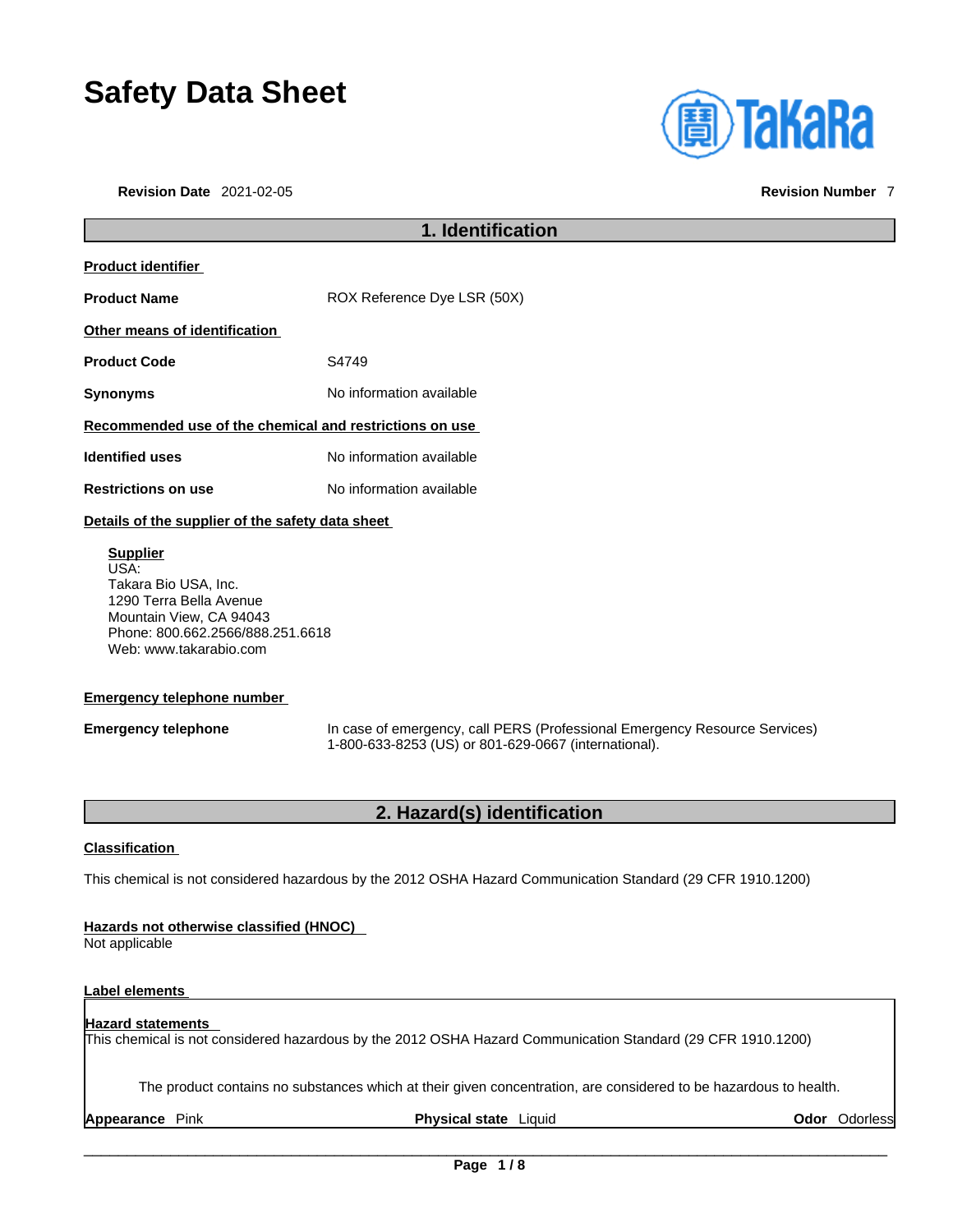#### **Other information**

No information available.

### **3. Composition/information on ingredients**

#### **Substance**

Not applicable.

#### **Mixture**

The product contains no substances which at their given concentration, are considered to be hazardous to health

### **4. First-aid measures**

#### **Description of first aid measures**

| <b>Inhalation</b>                                                          | Remove to fresh air.                                                                                                    |  |
|----------------------------------------------------------------------------|-------------------------------------------------------------------------------------------------------------------------|--|
| Eye contact                                                                | Rinse thoroughly with plenty of water for at least 15 minutes, lifting lower and upper eyelids.<br>Consult a physician. |  |
| <b>Skin contact</b>                                                        | Wash skin with soap and water.                                                                                          |  |
| Ingestion                                                                  | Clean mouth with water and drink afterwards plenty of water.                                                            |  |
| Most important symptoms and effects, both acute and delayed                |                                                                                                                         |  |
| <b>Symptoms</b>                                                            | No information available.                                                                                               |  |
| Indication of any immediate medical attention and special treatment needed |                                                                                                                         |  |
| Note to physicians                                                         | Treat symptomatically.                                                                                                  |  |

### **5. Fire-fighting measures**

| <b>Suitable Extinguishing Media</b>                             | Use extinguishing measures that are appropriate to local circumstances and the<br>surrounding environment.                            |  |
|-----------------------------------------------------------------|---------------------------------------------------------------------------------------------------------------------------------------|--|
| <b>Large Fire</b>                                               | CAUTION: Use of water spray when fighting fire may be inefficient.                                                                    |  |
| Unsuitable extinguishing media                                  | Do not scatter spilled material with high pressure water streams.                                                                     |  |
| Specific hazards arising from the<br>chemical                   | No information available.                                                                                                             |  |
| <b>Explosion Data</b><br>Sensitivity to mechanical impact None. |                                                                                                                                       |  |
| Sensitivity to static discharge                                 | None.                                                                                                                                 |  |
| Special protective equipment for<br>fire-fighters               | Firefighters should wear self-contained breathing apparatus and full firefighting turnout<br>gear. Use personal protection equipment. |  |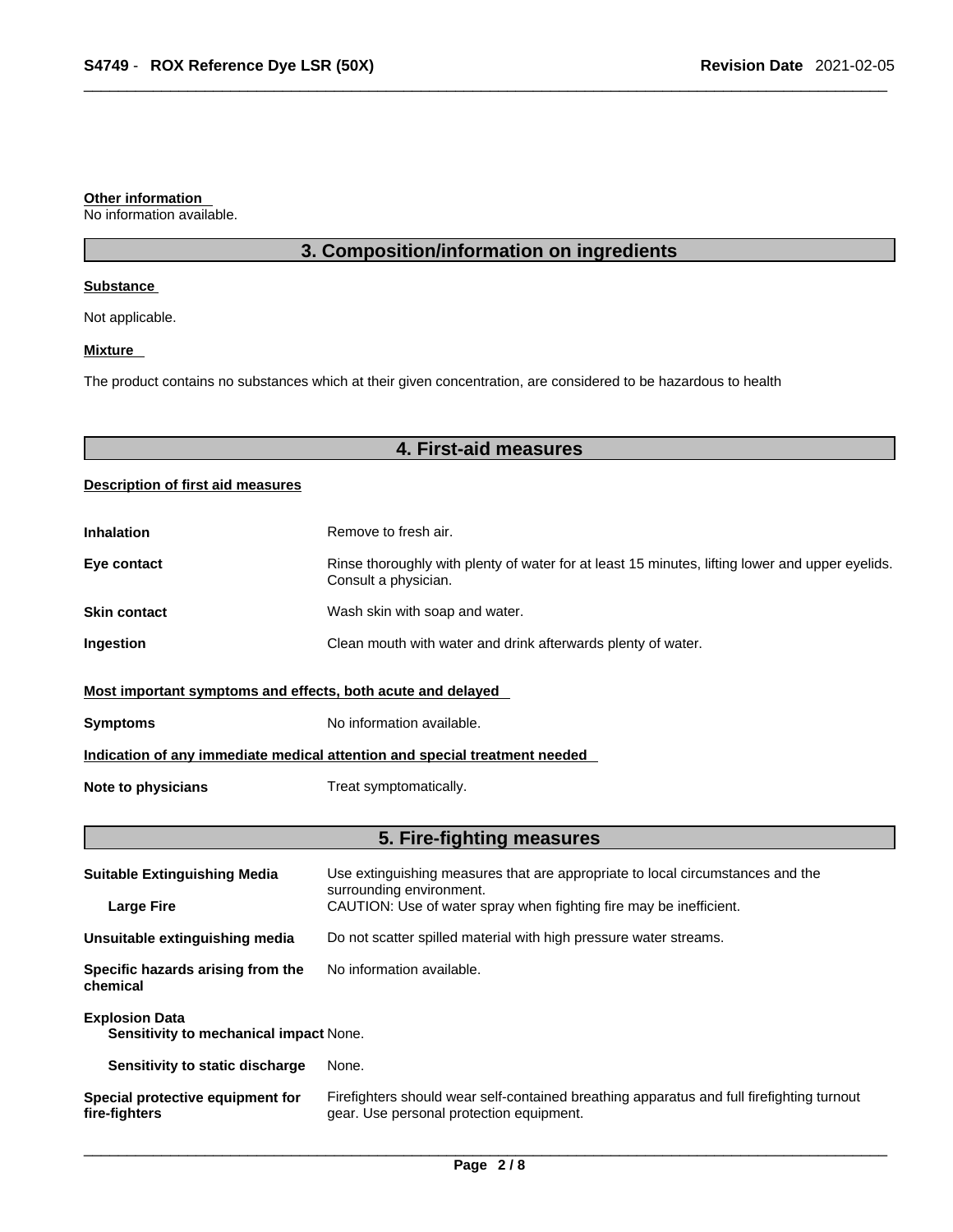| 6. Accidental release measures                                             |                                                                        |  |
|----------------------------------------------------------------------------|------------------------------------------------------------------------|--|
| <u>Personal precautions, protective equipment and emergency procedures</u> |                                                                        |  |
| <b>Personal precautions</b>                                                | Ensure adequate ventilation.                                           |  |
|                                                                            |                                                                        |  |
|                                                                            |                                                                        |  |
| Methods and material for containment and cleaning up                       |                                                                        |  |
| <b>Methods for containment</b>                                             | Prevent further leakage or spillage if safe to do so.                  |  |
| Methods for cleaning up                                                    | Pick up and transfer to properly labeled containers.                   |  |
|                                                                            |                                                                        |  |
|                                                                            |                                                                        |  |
|                                                                            | 7. Handling and storage                                                |  |
| <b>Precautions for safe handling</b>                                       |                                                                        |  |
|                                                                            |                                                                        |  |
| Advice on safe handling                                                    | Handle in accordance with good industrial hygiene and safety practice. |  |
| Conditions for safe storage, including any incompatibilities               |                                                                        |  |
| <b>Storage Conditions</b>                                                  | Keep container tightly closed in a dry and well-ventilated place.      |  |
|                                                                            |                                                                        |  |
|                                                                            |                                                                        |  |

### **8. Exposure controls/personal protection**

**Control parameters** 

| <b>Appropriate engineering controls</b>                               |                                                                                                                                                                             |  |
|-----------------------------------------------------------------------|-----------------------------------------------------------------------------------------------------------------------------------------------------------------------------|--|
| <b>Engineering controls</b>                                           | <b>Showers</b><br>Eyewash stations<br>Ventilation systems.                                                                                                                  |  |
| Individual protection measures, such as personal protective equipment |                                                                                                                                                                             |  |
| <b>Eye/face protection</b>                                            | No special protective equipment required.                                                                                                                                   |  |
|                                                                       |                                                                                                                                                                             |  |
| Skin and body protection                                              | No special protective equipment required.                                                                                                                                   |  |
| <b>Respiratory protection</b>                                         | No protective equipment is needed under normal use conditions. If exposure limits are<br>exceeded or irritation is experienced, ventilation and evacuation may be required. |  |
| <b>General hygiene considerations</b>                                 | Handle in accordance with good industrial hygiene and safety practice.                                                                                                      |  |

### **9. Physical and chemical properties**

| Information on basic physical and chemical properties |        |  |
|-------------------------------------------------------|--------|--|
| <b>Physical state</b>                                 | Liauid |  |
| Appearance                                            | Pink   |  |
| Color                                                 | Pink   |  |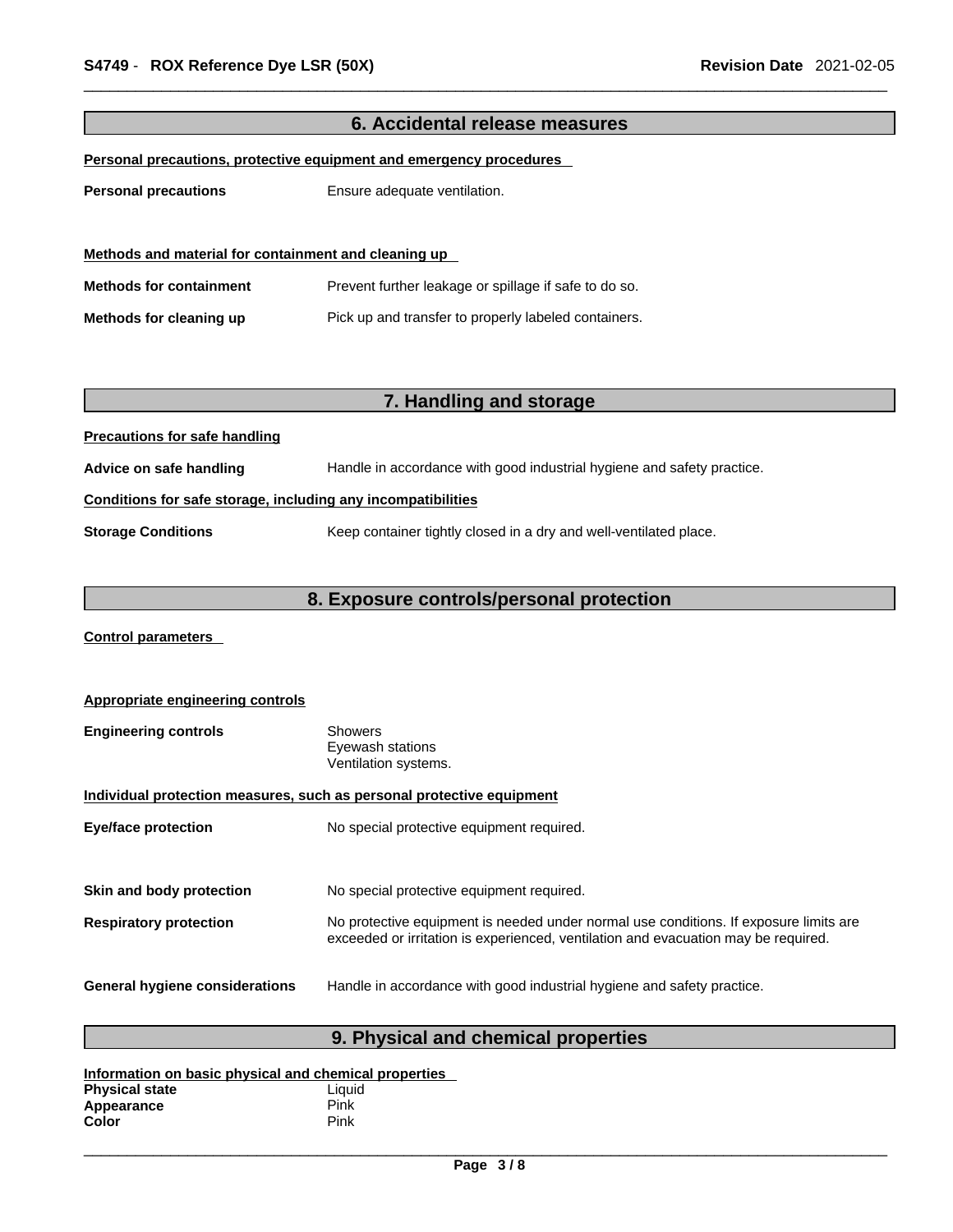| Odor                             | Odorless                 |                  |
|----------------------------------|--------------------------|------------------|
| <b>Odor Threshold</b>            | No information available |                  |
|                                  |                          |                  |
| <b>Property</b>                  | Values                   | Remarks • Method |
| рH                               |                          | None known       |
| Melting point / freezing point   | No data available        | None known       |
| Boiling point/boiling range (°C) | No data available        | None known       |
| <b>Flash point</b>               | No data available        | Open cup         |
| <b>Evaporation Rate</b>          | no data available        | None known       |
| Flammability (solid, gas)        | no data available        | None known       |
| <b>Flammability Limit in Air</b> |                          | None known       |
| <b>Upper flammability limit:</b> | No data available        |                  |
| Lower flammability limit:        | No data available        |                  |
| Vapor pressure                   | no data available        | None known       |
| <b>Vapor density</b>             | No data available        | None known       |
| <b>Relative density</b>          |                          | None known       |
| <b>Water solubility</b>          | No data available        | None known       |
| Solubility in other solvents     | no data available        | None known       |
| <b>Partition coefficient</b>     | no data available        | None known       |
| <b>Autoignition temperature</b>  | No data available        | None known       |
| <b>Decomposition temperature</b> |                          | None known       |
| <b>Kinematic viscosity</b>       | No data available        | None known       |
| <b>Dynamic Viscosity</b>         | no data available        | None known       |
|                                  |                          |                  |
| <b>Other information</b>         |                          |                  |
| <b>Explosive properties</b>      | No information available |                  |
| <b>Oxidizing properties</b>      | No information available |                  |
| Softening point                  | No information available |                  |
| <b>Molecular Weight</b>          | No information available |                  |
| <b>VOC Content (%)</b>           | No information available |                  |
| <b>Liquid Density</b>            | No information available |                  |
| <b>Bulk Density</b>              | No information available |                  |
|                                  |                          |                  |

#### **10. Stability and reactivity**

| <b>Reactivity</b>                                                       | No information available.                 |
|-------------------------------------------------------------------------|-------------------------------------------|
| <b>Chemical stability</b>                                               | Stable under normal conditions.           |
| <b>Possibility of hazardous reactions</b> None under normal processing. |                                           |
| <b>Conditions to Avoid</b>                                              | None known based on information supplied. |
| Incompatible materials                                                  | None known based on information supplied. |
|                                                                         |                                           |

**Hazardous decomposition products** None known based on information supplied.

### **11. Toxicological information**

#### **Information on likely routes of exposure**

| <b>Inhalation</b>   | Specific test data for the substance or mixture is not available. |
|---------------------|-------------------------------------------------------------------|
| Eye contact         | Specific test data for the substance or mixture is not available. |
| <b>Skin contact</b> | Specific test data for the substance or mixture is not available. |
| Ingestion           | Specific test data for the substance or mixture is not available. |

**<u>Symptoms related to the physical, chemical and toxicological characteristics</u>**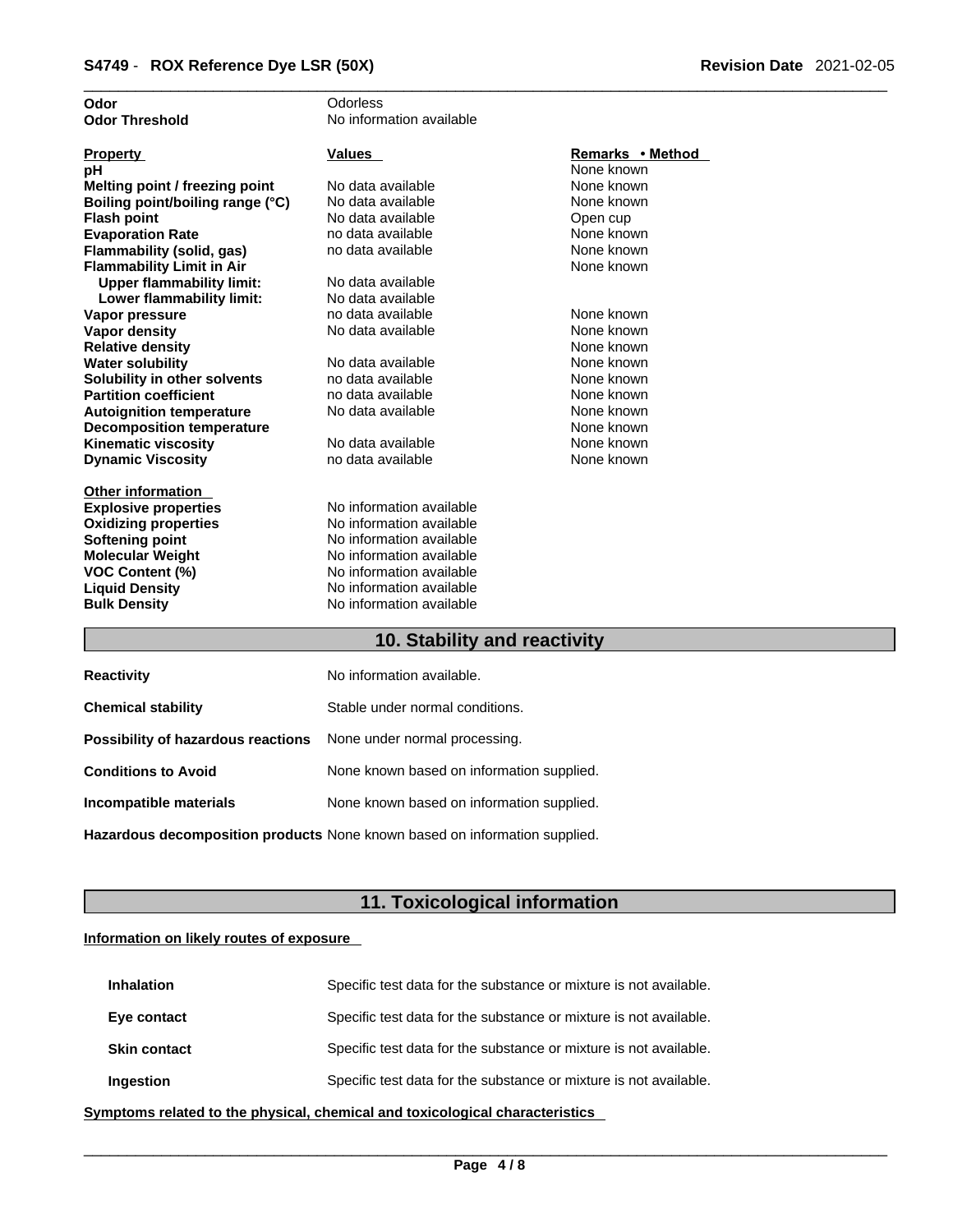**Symptoms** No information available.

#### **Acute toxicity**

**Numerical measures of toxicity**

|                                   | <u>Delayed and immediate effects as well as chronic effects from short and long-term exposure</u> |
|-----------------------------------|---------------------------------------------------------------------------------------------------|
| <b>Skin corrosion/irritation</b>  | No information available.                                                                         |
| Serious eye damage/eye irritation | No information available.                                                                         |
| Respiratory or skin sensitization | No information available.                                                                         |
| Germ cell mutagenicity            | No information available.                                                                         |
| Carcinogenicity                   | No information available.                                                                         |
| <b>Reproductive toxicity</b>      | No information available.                                                                         |
| <b>STOT - single exposure</b>     | No information available.                                                                         |
| <b>STOT - repeated exposure</b>   | No information available.                                                                         |
| <b>Aspiration hazard</b>          | No information available.                                                                         |
| Other adverse effects             | No information available.                                                                         |
| Interactive effects               | No information available.                                                                         |
|                                   | 12. Ecological information                                                                        |
| <b>Ecotoxicity</b>                | The environmental impact of this product has not been fully investigated.                         |
| Persistence and degradability     | No information available.                                                                         |
| <b>Bioaccumulation</b>            | There is no data for this product.                                                                |
| Other adverse effects             | No information available.                                                                         |
|                                   |                                                                                                   |

### **13. Disposal considerations**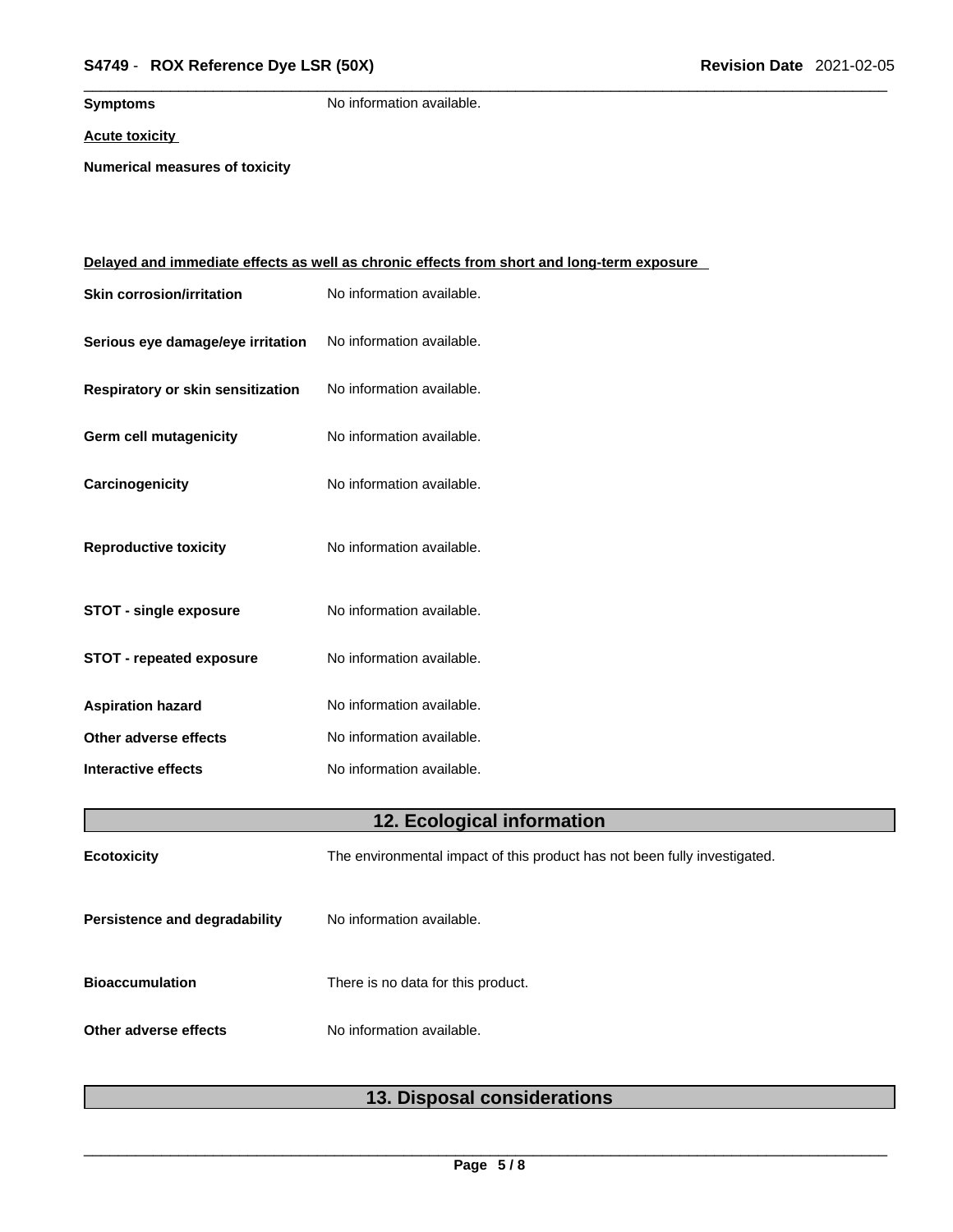#### **Waste treatment methods**

| Waste from residues/unused | Dispose of in accordance with local regulations. Dispose of waste in accordance with |
|----------------------------|--------------------------------------------------------------------------------------|
| products                   | environmental legislation.                                                           |
| Contaminated packaging     | Do not reuse empty containers.                                                       |

#### **14. Transport information**

|             | 15. Regulatory information |
|-------------|----------------------------|
| <b>ADN</b>  | Not regulated              |
| <b>ADR</b>  | Not regulated              |
| <b>RID</b>  | Not regulated              |
| <b>IMDG</b> | Not regulated              |
| <b>IATA</b> | Not regulated              |
| ICAO (air)  | Not regulated              |
| <b>MEX</b>  | Not regulated              |
| <b>TDG</b>  | Not regulated              |
| <b>DOT</b>  | Not regulated              |

#### **International Inventories**

#### **TSCA** -.

\*Contact supplier for details. One or more substances in this product are either not listed on the US TSCA inventory, listed on the confidential US TSCA inventory or are otherwise exempted from inventory listing requirements

| <b>DSL/NDSL</b>      |   |
|----------------------|---|
| <b>EINECS/ELINCS</b> |   |
| <b>ENCS</b>          |   |
| <b>IECSC</b>         | ٠ |
| KECL                 |   |
| <b>PICCS</b>         |   |
| <b>AICS</b>          |   |
|                      |   |

 **Legend:** 

 **TSCA** - United States Toxic Substances Control Act Section 8(b) Inventory

 **DSL/NDSL** - Canadian Domestic Substances List/Non-Domestic Substances List

 **EINECS/ELINCS** - European Inventory of Existing Chemical Substances/European List of Notified Chemical Substances

 **ENCS** - Japan Existing and New Chemical Substances

 **IECSC** - China Inventory of Existing Chemical Substances

 **KECL** - Korean Existing and Evaluated Chemical Substances

 **PICCS** - Philippines Inventory of Chemicals and Chemical Substances

 **AICS** - Australian Inventory of Chemical Substances

#### **US Federal Regulations**

#### **SARA 313**

Section 313 of Title III of the Superfund Amendments and Reauthorization Act of 1986 (SARA). This product does not contain any chemicals which are subject to the reporting requirements of the Act and Title 40 of the Code of Federal Regulations, Part 372.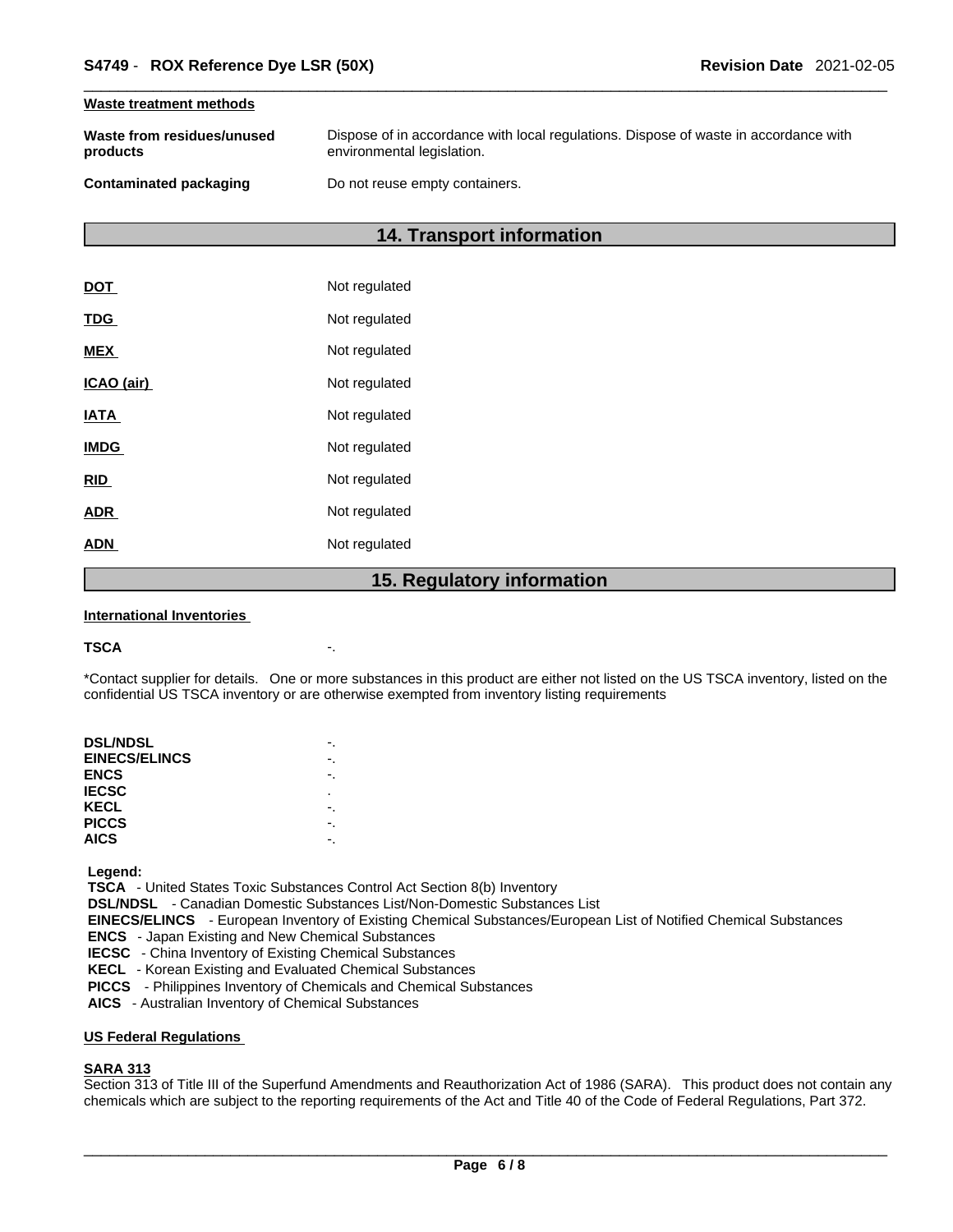#### **SARA 311/312 Hazard Categories**

Should this product meet EPCRA 311/312 Tier reporting criteria at 40 CFR 370, refer to Section 2 of this SDS for appropriate classifications.

#### **CWA (Clean WaterAct)**

This product does not contain any substances regulated as pollutants pursuant to the Clean Water Act (40 CFR 122.21 and 40 CFR 122.42).

#### **CERCLA**

This material, as supplied, does not contain any substances regulated as hazardous substances under the Comprehensive Environmental Response Compensation and Liability Act (CERCLA) (40 CFR 302) or the Superfund Amendments and Reauthorization Act (SARA) (40 CFR 355). There may be specific reporting requirements at the local, regional, or state level pertaining to releases of this material.

#### **US State Regulations**

#### **California Proposition 65**

This product does not contain any Proposition 65 chemicals.

#### **U.S. State Right-to-Know Regulations**

This product does not contain any substances regulated under applicable state right-to-know regulations

#### **U.S. EPA Label Information**

#### **EPA Pesticide Registration Number** Not applicable

| <b>16. Other information</b>                      |                                                                                                                                                                                                                                                                                                                                                                                                                                                                                                                                                                                                                                                                                                                                                                                                                                                                                   |  |                                         |             |                                     |  |                                            |  |
|---------------------------------------------------|-----------------------------------------------------------------------------------------------------------------------------------------------------------------------------------------------------------------------------------------------------------------------------------------------------------------------------------------------------------------------------------------------------------------------------------------------------------------------------------------------------------------------------------------------------------------------------------------------------------------------------------------------------------------------------------------------------------------------------------------------------------------------------------------------------------------------------------------------------------------------------------|--|-----------------------------------------|-------------|-------------------------------------|--|--------------------------------------------|--|
| <b>NFPA</b><br>HMIS                               | Health hazards 0<br>Health hazards 0                                                                                                                                                                                                                                                                                                                                                                                                                                                                                                                                                                                                                                                                                                                                                                                                                                              |  | <b>Flammability 0</b><br>Flammability 0 |             | Instability 0<br>Physical hazards 0 |  | Special hazards -<br>Personal protection X |  |
|                                                   | Key or legend to abbreviations and acronyms used in the safety data sheet                                                                                                                                                                                                                                                                                                                                                                                                                                                                                                                                                                                                                                                                                                                                                                                                         |  |                                         |             |                                     |  |                                            |  |
|                                                   | Legend Section 8: EXPOSURE CONTROLS/PERSONAL PROTECTION                                                                                                                                                                                                                                                                                                                                                                                                                                                                                                                                                                                                                                                                                                                                                                                                                           |  |                                         |             |                                     |  |                                            |  |
| <b>TWA</b>                                        | Time weighted average                                                                                                                                                                                                                                                                                                                                                                                                                                                                                                                                                                                                                                                                                                                                                                                                                                                             |  |                                         | <b>STEL</b> | Short term exposure limit           |  |                                            |  |
| Ceiling                                           | Maximum limit value                                                                                                                                                                                                                                                                                                                                                                                                                                                                                                                                                                                                                                                                                                                                                                                                                                                               |  |                                         |             | Skin designation                    |  |                                            |  |
| Food Research Journal<br>Japan GHS Classification | Key literature references and sources for data used to compile the SDS<br>Agency for Toxic Substances and Disease Registry (ATSDR)<br>U.S. Environmental Protection Agency ChemView Database<br>European Food Safety Authority (EFSA)<br>EPA (Environmental Protection Agency)<br>Acute Exposure Guideline Level(s) (AEGL(s))<br>U.S. Environmental Protection Agency Federal Insecticide, Fungicide, and Rodenticide Act<br>U.S. Environmental Protection Agency High Production Volume Chemicals<br>Hazardous Substance Database<br>International Uniform Chemical Information Database (IUCLID)<br>Australia National Industrial Chemicals Notification and Assessment Scheme (NICNAS)<br>NIOSH (National Institute for Occupational Safety and Health)<br>National Library of Medicine's ChemID Plus (NLM CIP)<br>National Library of Medicine's PubMed database (NLM PUBMED) |  |                                         |             |                                     |  |                                            |  |
|                                                   | National Toxicology Program (NTP)<br>New Zealand's Chemical Classification and Information Database (CCID)<br>Organization for Economic Co-operation and Development Environment, Health, and Safety Publications<br>Organization for Economic Co-operation and Development High Production Volume Chemicals Program<br>Organization for Economic Co-operation and Development Screening Information Data Set                                                                                                                                                                                                                                                                                                                                                                                                                                                                     |  |                                         |             |                                     |  |                                            |  |